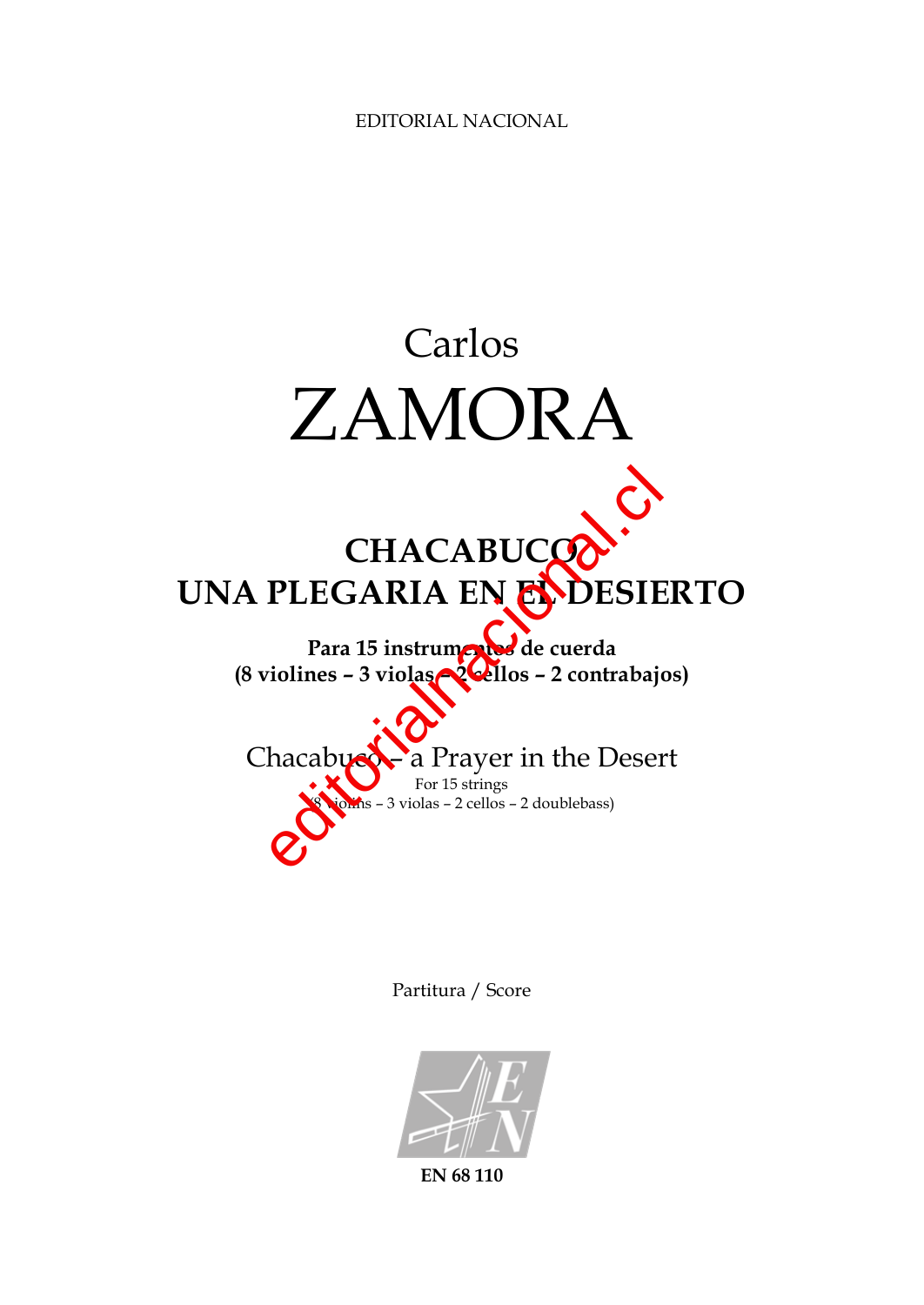## Biografía

Carlos Zamora nació en Calama, Chile en 1968. Es graduado de Profesor de Música y Licenciado en Educación Musical en la Universidad de Concepción. En 1993 ingresó a la carrera de Licenciatura en Composición en la Universidad de Chile, carrera que abandonó para ingresar al programa de Magíster en Artes mención Composición. Estudió Composición con Miguel Aguilar, Gustavo Becerra y Eduardo Cáceres. Participó en los Campos de Composición INJUVE en España (Cristóbal Halffter y Mauricio Sotelo). Ha recibido varios premios entre los que se destacan el Primer lugar en el concurso de composición 1997 de la Federación Nacional de Coros por su "Padre Nuestro Kunza"; Primer lugar 1999 con "Sikuris" en la Orquesta Sinfónica Nacional (Chile); Premio al Mejor Compositor 2006 de la Orquesta Moderna (Chile). Premio Obra por Encargo 2008 de la SCD; Premio Charles Ives 2009 del Instituto Chileno Norteamericano por su trayectoria musical; Premio "Escuela Moderna de Música-70 Años" en 2010 por su aporte a la cultura musical latinoamericana, Premios "Sir Jack Lyons Commission Award 2016" y "Terry Holmes Celebrations Award 2017" de la Universidad de York. A la fecha suma en su catálogo unas setenta piezas para diversas agrupaciones de cámara, de los géneros sinfónico, sinfónico coral y operático. La mayor parte de su creación musical ha sido estrenada en la mayoría de los países de América a la vez de haberse interpretado en Europa, Asia, Oceanía y África. Además, varias de ellas han sido grabadas en más de veinte discos compactos. Fue Presidente de la Asociación Nacional de Compositores de Chile entre los años 2007 y 2009. En 2016 ingresó al Doctorado en Composición de la Universidad de York, UK bajo la supervisión del Doctor Thomas Symaku.

## Biography

Carlos Zamora was born in Calama, Chile in 1968. He graduated as a Musicateacher and the degree of Bachelor in Music Education at Universidad de Concepción. In 1993 he entered the Bachelor's degree program in composition at the University of Chile, which he left to join the Master of Arts in Composition. He studied with Miguel Aguilar, Gustavo Becerra and Eduardo (are es. He attended the INJUVE Composition Workshops in Spain (Cristóbal Halffter and Mauricio Sotelo). He has received several awards including first place in the 1997 composition competition of the National Federation of Choirs for his work "Padre Nuestro Kunza"; first place 1999 for his work "Sikuris" (fthe National Symphony Orchestra (Chile); 2006 Best Composer Award of the Modern Orchestra (Chile). Commission Work Award 2008 of the National Copyrights Society-Chile; the Charles Ives Awa<sup>rd</sup> 2009 of the Chilean North-American Institute for his musical career; "Escuela Moderna de Música **1988 Years Award 2010"** for his contribution to Latin American musical culture, the "Sir Jack Lyons Commission Award 2016" and the "Terry Holmes Celebrations Award" both by the University of  $\mathbf{Y}$ rk. To date his catalogue comprises around sixty works for various chamber ensembles, symphonic, charal symphonic, and operatic genres. The greater part of his musical output has been released in mot to untries of the Americas and also performed in Europe, Asia, Oceania and Africa. In addition, several **of his works** have been recorded on more than 20 CDs. He was Chair of the National Association of Chilean composers between 2007 and 2009. In 2016 he entered the PhD in Composition at the Univers ty  $\sigma$  York, UK under the supervision of Doctor Thomas Simaku. Biography<br>
includion at Universidad de Concepción. In 1993 le entered the<br>
utucation at the University of Chile, which he left to join the University of Chile, which he left to join the Mayer of<br>
guel Aguilar, Gustavo Bece

Publicado en Chile por Editorial Nacional © 2017, Editorial Nacional, Santiago-Chile Editor: Carlos Zamora P.

## [www.editorialnacional.cl](http://www.editorialnacional.cl/)



Prohibida, bajo las sanciones establecidas por la ley, la reproducción total o parcial de esta obra, por cualquier medio o procedimiento y la distribución de ejemplares mediante alquiler o préstamo público sin la autorización escrita de los titulares del Copyright.

The total or partial reproduction of this work, by any means or procedure and the distribution of copies by rental or public loan without the written authorization of the copyright holders, is prohibited under the sanctions established by law.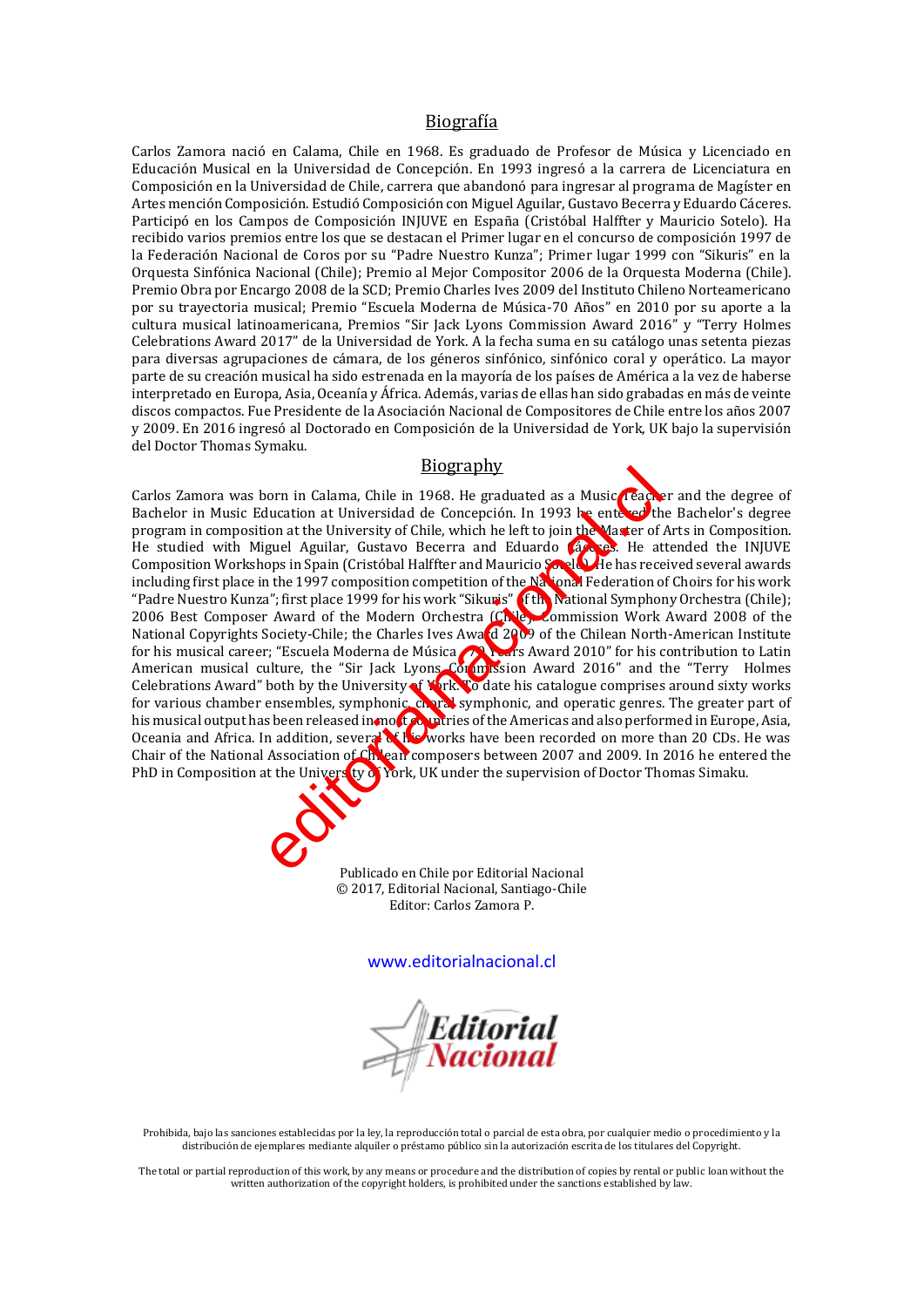

Chacabuco -Una Plegaria en el Desierto

**(2017)**

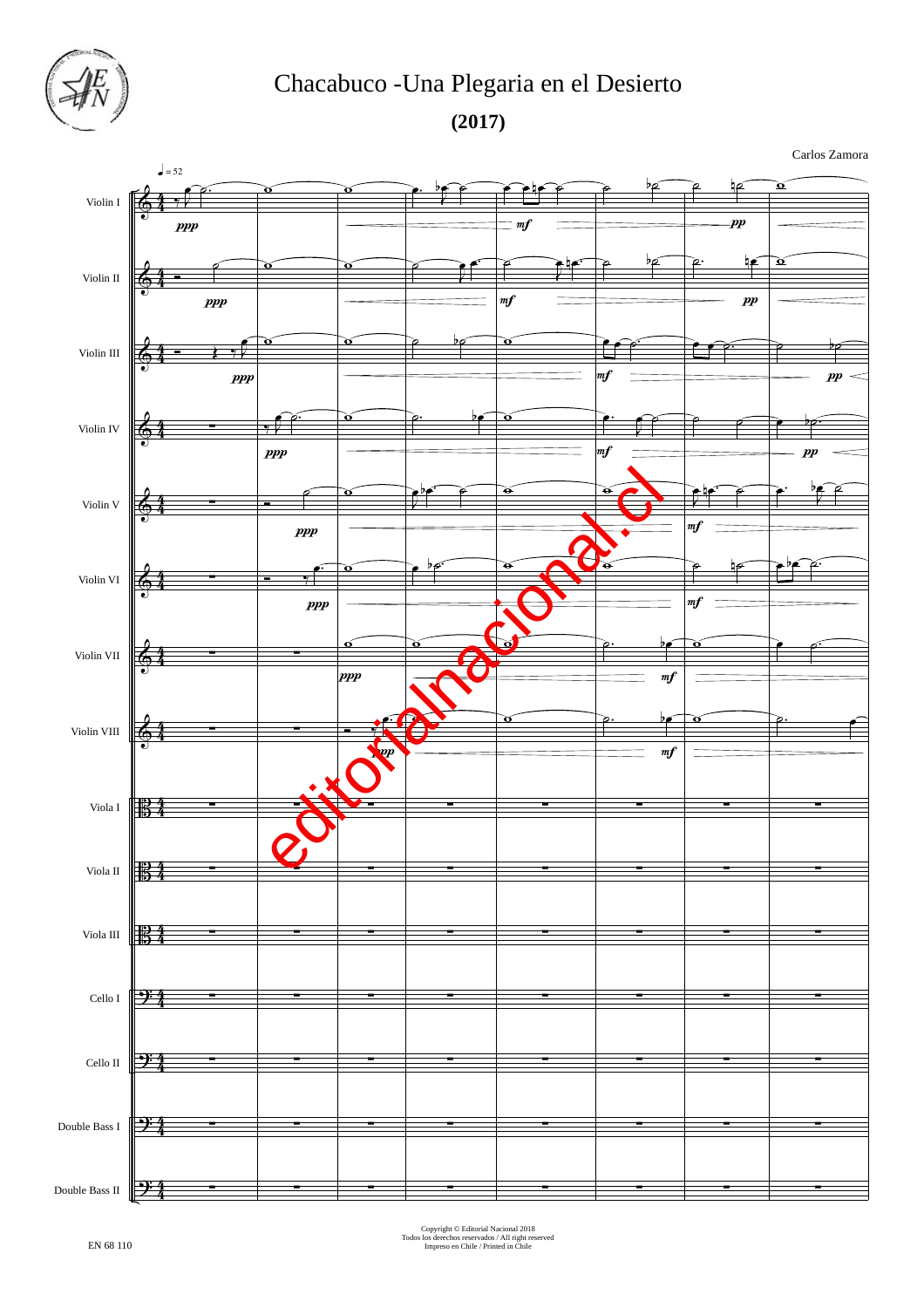